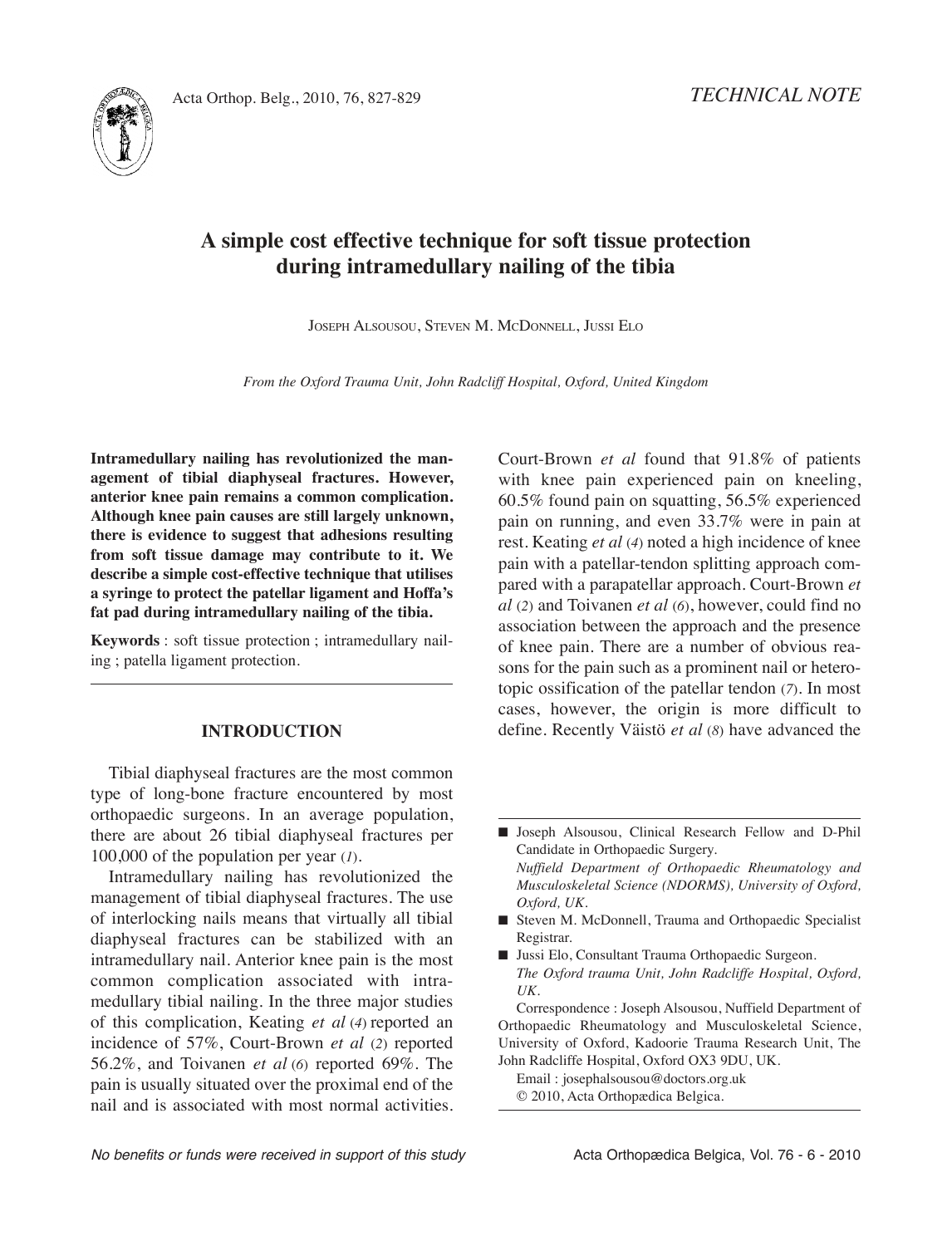theory that knee pain is multifactorial in origin and can be caused by nail prominence, patellar tendon injury, fat pad injury, chondromalacia patellae, Infra-patellar saphenous nerve injury, intra-articular damage and pre-existing pain.

In an MRI study of the knee after locked intramedullary nailing, Gustafsson *et al* (*3*) found that the degree of adhesions from the nail insertion in the tibia towards the patellar ligament was proportional to the degree of knee pain.

Using effective soft tissue protectors during the procedure may reduce the risk of knee pain. The bulk of the tendon and surrounding soft tissue poses a problem in both transtendon and paratendon approaches. The application of intermediary reamers is particularly damaging to tendon tissues and Hoffa's fat pad. Bone marrow and knee fluids produce slippery surfaces that prevent maintaining the leaf-shaped standard protector position during the procedure. There have been reported cases of patellar ligament rupture post reamed intramedullary tibial nail (*5*), which emphasizes the need for effective tissue protection.

## **TeCHNICAl TIp**

In our experience we have found that protecting the patella tendon and Hoffa's fat pad, as well as allowing good access to the entry point can be facilitated by the use of a 10 ml syringe. The syringe plunger is removed and the nozzle is cut off (fig 1). After incising the skin, the tendon fibres are either parted gently in the transtendon approach or retracted away in the paratendon approach. The truncated syringe is then inserted down to the nail entry point on the tibia. This will allow easy access to the tibia and protection of the soft tissues until the nail is inserted. The transparent and radiolucent tube will



*Fig. 1***.** — The syringe plunger has been removed and the syringe nozzle cut off with a sharp knife.



*Fig. 2.* — intraoperative photograph of the syringe in position. The guide wire is inserted into the tibial entry point. Patellar tendon, Hoffa's fat pad and other soft tissues are well protected during the procedure.

facilitate inspection of the tibia insertion point and radiological assessment of guide wire position. The reamer can then be applied easily without soft tissue damage. Furthermore, the syringe can be cut with a scalpel and removed once the tip of the nail is inside the tibia (fig 1).

## **DISCUSSION**

Many different techniques have been described to protect the soft tissues during tibia nailing. Although some of these techniques are relatively easy to use, such as using a self-retainer or a leaf shape protector, they are not always successful, resulting in significant injury to the ligament or the fat pad and subsequent adhesion that may cause anterior knee pain. We have reported a simple and cost effective technique to protect the soft tissues. The only equipment that is required is a 10-ml syringe and in our experience it has been successful at protecting the soft tissue effectively.